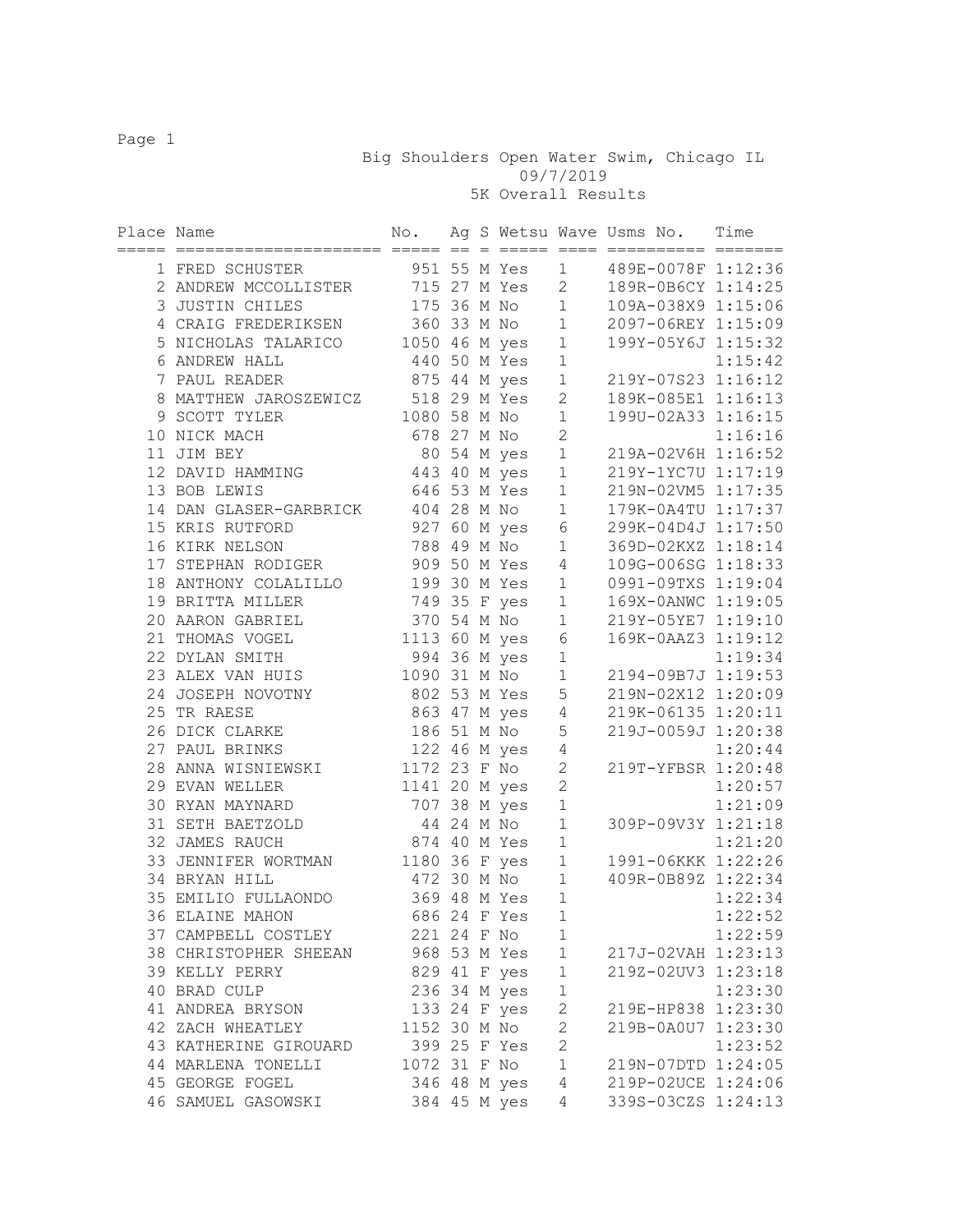| 47 SCOTT CARL         | 154 48 M No   | 4              | 219J-0051B 1:24:21 |
|-----------------------|---------------|----------------|--------------------|
| 48 KELLIE MORAN-JONES | 764 50 F Yes  | 4              | 419B-05XG2 1:24:25 |
| 49 HEIDI WILLIAMS     | 1165 50 F No  | $\overline{4}$ | 1396-022YV 1:24:30 |
| 50 SCOTT BATZER       | 65 44 M yes 3 |                | 1:24:55            |

|            |                          |               |            | Big Shoulders Open Water Swim, Chicago IL<br>09/7/2019 |                        |  |  |                    |
|------------|--------------------------|---------------|------------|--------------------------------------------------------|------------------------|--|--|--------------------|
|            |                          |               |            | 5K Overall Results                                     |                        |  |  |                    |
| Place Name |                          | No.           |            | Ag S Wetsu Wave Usms No. Time                          |                        |  |  |                    |
|            | 51 SUSIE SHUCK           |               |            | 973 54 F No                                            | $1 \quad \blacksquare$ |  |  | 1696-02AMJ 1:25:01 |
|            | 52 SAM WEHRS             |               |            | 1135 47 M yes                                          | 4                      |  |  | 1:25:07            |
|            | 53 MATTHEW KEARNEY       | 558 23 M yes  |            |                                                        | $\mathbf{2}$           |  |  | 1:25:19            |
|            | 54 ANDREW WALBERER       | 1118 47 M No  |            |                                                        | 4                      |  |  | 2193-005XM 1:25:21 |
|            | 55 CYNTHIA WERTS         | 1148 50 F Yes |            |                                                        | 4                      |  |  | 219X-004MK 1:25:28 |
|            | 56 KURT LUNDGREN         |               |            | 674 51 M yes                                           | $\mathbf{1}$           |  |  | 219B-02UP1 1:25:54 |
|            | 57 LEE FRANCIS           |               |            | 353 58 M Yes                                           | 6                      |  |  | 2194-06850 1:26:02 |
|            | 58 THOMAS SLAD           |               |            | 986 47 M yes                                           | $\overline{4}$         |  |  | 219Z-08E83 1:26:07 |
|            | 59 BRUCE BENDIX          |               |            | 74 61 M yes                                            | 6                      |  |  | 219S-09JTT 1:26:23 |
|            | 60 MICHAEL GAMAUF        | 375 49 M Yes  |            |                                                        | 4                      |  |  | 219S-06G98 1:26:42 |
|            | 61 ALEXANDER CHOROROS    | 179 46 M Yes  |            |                                                        | 4                      |  |  | 109P-037DH 1:26:45 |
|            | 62 POLLY SURHOFF         | 1041 55 F Yes |            |                                                        | 5                      |  |  | 1:26:45            |
|            | 63 ABIGAIL BERGMAN       |               | 78 23 F No |                                                        | $\overline{2}$         |  |  | 219H-09CWT 1:26:47 |
|            | 64 JIM KESSLERING        | 573 63 M yes  |            |                                                        | 6                      |  |  | 2195-09WS3 1:26:50 |
|            | 65 PATRICK FORT          | 351 41 M No   |            |                                                        | $\mathbf 1$            |  |  | 219W-064VH 1:26:50 |
|            | 66 PAUL KING             | 583 54 M No   |            |                                                        | $\mathbf 1$            |  |  | 2196-096M4 1:26:54 |
|            | 67 GEORGE MILLER         |               |            | 750 45 M yes                                           | 4                      |  |  | 2191-06FUU 1:27:08 |
|            | 68 AMARA RIVERA          | 896 32 F Yes  |            |                                                        | $\mathbf{2}$           |  |  | 1095-06G7U 1:27:17 |
|            | 69 FRANZ SZYMANSKI       | 1048 61 M No  |            |                                                        | 6                      |  |  | 1092-037GN 1:27:21 |
|            | 70 JAMES SWITZER         | 1046 45 M Yes |            |                                                        | 4                      |  |  | 2092-0966P 1:27:24 |
|            | 71 DAVID DOHERTY         | 277 46 M No   |            |                                                        | 4                      |  |  | 1:27:34            |
|            | 72 VAL VAN HORN PATE     | 1089 57 F No  |            |                                                        | 6                      |  |  | 129E-02HHP 1:27:39 |
|            | 73 DAVE LEVEQUE          | 643 34 M Yes  |            |                                                        | $\mathbf{2}$           |  |  | 1:27:39            |
|            | 74 KRISTEN GROSS         | 429 45 F No   |            |                                                        | 4                      |  |  | 229X-0020W 1:27:44 |
|            | 75 BRETT RUOFF           |               |            | 924 40 M yes                                           | 3                      |  |  | 1:27:56            |
|            | 76 STEVE ARNOLD          |               |            | 36 54 M yes                                            | 5                      |  |  | 169N-02WG8 1:28:09 |
|            | 77 JOHN COSTELLO         |               |            | 220 53 M Yes                                           | 5                      |  |  | 219P-07KNM 1:28:22 |
|            | 78 CHRISTOPHER ALLSHOUSE |               | 18 49 M No |                                                        | $\mathbf 1$            |  |  | 179P-DFCNN 1:28:25 |
|            | 79 HELENA BARBOSA RODRIG | 54 25 F Yes   |            |                                                        | $\mathbf{2}$           |  |  | 1:28:42            |
|            | 80 TOM SEABOLD           | 958 58 M Yes  |            |                                                        | 6                      |  |  | 179Z-01PJX 1:28:42 |
|            | 81 RAYMOND FRECH         | 359 47 M Yes  |            |                                                        | 4                      |  |  | 219X-0AN60 1:28:43 |
|            | 82 CHRISTOPHER SYKES     | 1047 30 M No  |            |                                                        | $\mathbf 1$            |  |  | 2198-07PYG 1:28:51 |
|            | 83 ERIN WELLER           | 1140 54 F yes |            |                                                        | 5                      |  |  | 1:28:56            |
|            | 84 JOHN ENQUIST          |               |            | 314 57 M Yes                                           | 6                      |  |  | 509G-07S0K 1:29:02 |
|            | 85 CHRIS LAYTON          | 634 60 M No   |            |                                                        | 6                      |  |  | 2195-02VAE 1:29:10 |
|            | 86 GRANT SJOSTROM        | 983 39 M No   |            |                                                        | $\mathfrak{Z}$         |  |  | 219U-09TJS 1:29:20 |
|            | 87 RAMIRO GUZMAN         | 435 44 M No   |            |                                                        | $\mathsf 3$            |  |  | 2196-0AVT7 1:29:21 |
|            | 88 JOHN BECKER           |               | 71 55 M No |                                                        | $\mathbf 1$            |  |  | 159A-03BC7 1:29:33 |
|            | 89 STEPHEN BIRD          |               | 83 46 M No |                                                        | $\sqrt{4}$             |  |  | 409Z-09T70 1:29:38 |
|            | 90 HOWARD LOGAN          |               |            | 663 61 M Yes                                           | 6                      |  |  | 1:29:44            |
|            | 91 JAMES DAMRON          | 249 50 M No   |            |                                                        | $\sqrt{4}$             |  |  | 069W-02ZSV 1:29:49 |
|            | 92 TED SOLTYS            |               |            | 998 59 M yes                                           | $\mathbf{1}$           |  |  | 219A-02V3E 1:29:50 |
|            |                          |               |            |                                                        |                        |  |  |                    |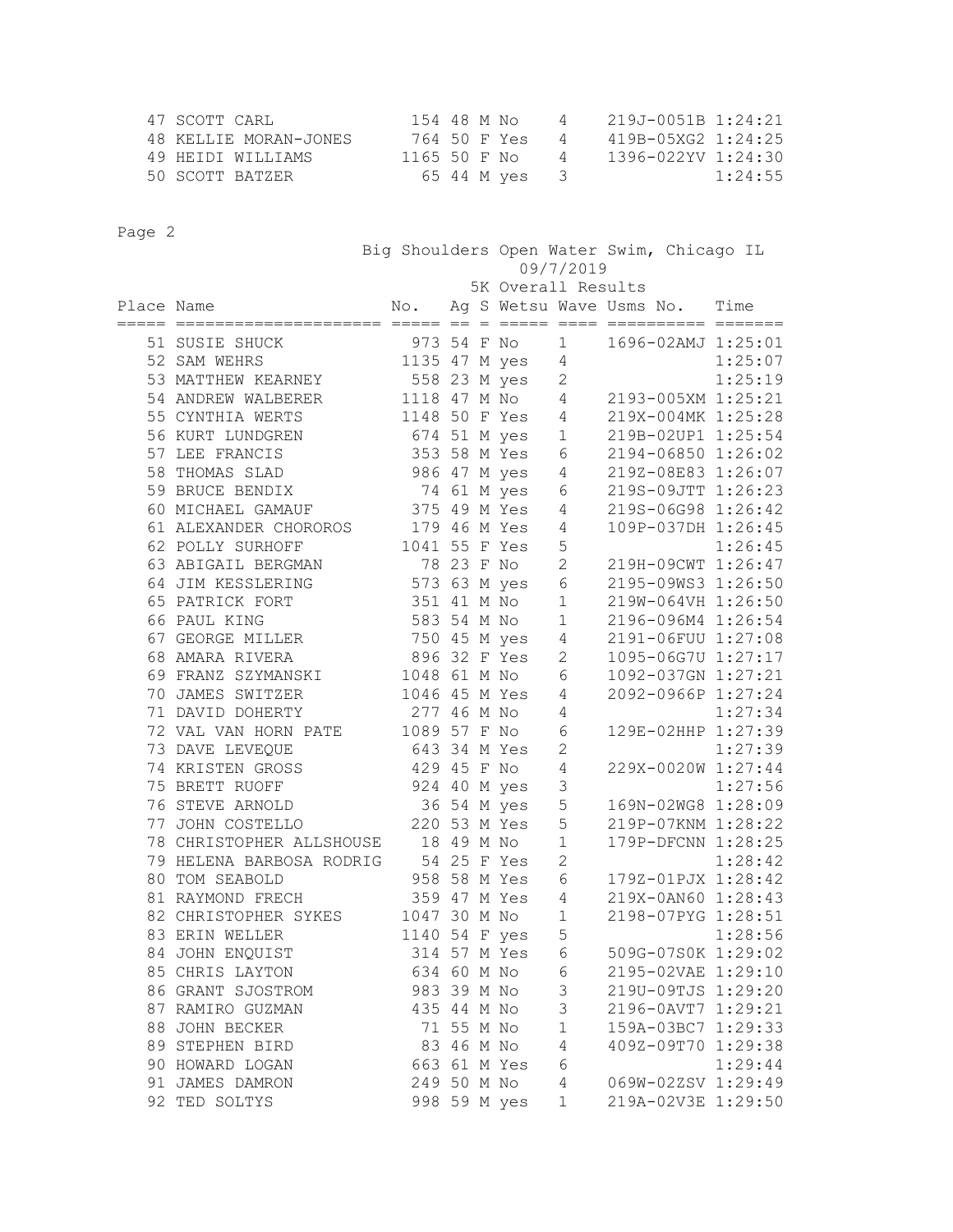| 93 SHAWN BLATT      |               |  | 89 55 M No               | 5              | 179P-06FR6 1:29:54 |         |
|---------------------|---------------|--|--------------------------|----------------|--------------------|---------|
| 94 BILL LEE         | 637 63 M Yes  |  |                          | 6 —            | 219P-05YJM 1:30:10 |         |
| 95 JEFFREY CASHMAN  | 165 56 M No   |  |                          | 6              | 459G-04EBN 1:30:24 |         |
| 96 RUSS KURYK       | 616 36 M Yes  |  | $\overline{\phantom{a}}$ |                | 1:30:36            |         |
| 97 MARK BOOTH       | 102 60 M yes  |  |                          | 6              | 2195-006GT 1:30:43 |         |
| 98 STEVE STROKER    | 1030 60 M No  |  |                          |                |                    | 1:30:51 |
| 99 DAVID WALLMAN    | 1122 49 M Yes |  |                          | 4              |                    | 1:31:07 |
| 100 MARTA CONSIDINE | 213 23 F yes  |  |                          | $\overline{2}$ |                    | 1:31:18 |

 Big Shoulders Open Water Swim, Chicago IL 09/7/2019 5K Overall Results Place Name  $N$ o. Ag S Wetsu Wave Usms No. Time ===== ===================== ===== == = ===== ==== ========== ======= 101 JANET GOODRIDGE 415 57 F No 6 219R-0A114 1:31:18 102 PATRICK ELDER 309 45 M No 4 2192-02V78 1:31:19 103 MOLLY EVANS 319 30 F No 2 2195-09TK0 1:31:22 104 MICHAEL HARM 449 32 M yes 2 1:31:23 105 SHARESSA GUTIERREZ 434 39 F No 3 2996-06ADK 1:31:28 106 PATRICK MC KEEVER 709 52 M No 5 2197-02V8F 1:31:30 107 ADAM MAGEE 684 33 M No 2 1:31:32 108 MIKAL RABANUS 862 41 M Yes 3 1:31:36 109 JACK BEAVER 70 46 M yes 4 489F-02EP8 1:32:00 110 AJ QUERCIAGROSSA 858 54 M No 5 2192-0650W 1:32:13 111 ABBEY ROIDT-JERNBERG 914 32 F No 2 219F-0B17S 1:32:17 112 SARA SKOFF 984 47 F Yes 1 329F-0313R 1:32:24 113 NATHAN AYDELOTT 42 45 M No 4 1:32:30 114 FREDRIC ZAESKE 1191 55 M No 5 219G-06EDP 1:32:50 115 ELLEN DRAKE 287 27 F yes 2 219C-0AUB0 1:32:54 116 DENNIS MULLINS 774 45 M No 4 1593-06CBJ 1:33:07 117 RACHEL TREVILLIAN 1076 21 F yes 2 1:33:09 118 ANDREAS SEIBT 960 61 M No 6 219T-02VB9 1:33:11 119 MARCELLA JACQUEMAIN 514 23 F No 2 1:33:11 120 ABBY HOLMQUIST 486 24 F No 2 1:33:12 121 MICHAEL DIDONATO 273 31 M yes 2 1:33:16 122 AUSTIN SALISBURY 938 23 M No 2 219J-633AK 1:33:19 123 VINCE POLLARD 846 61 M Yes 6 169X-02AGJ 1:33:21 124 MIKE ELLIOTT 312 38 M yes 3 1:33:21 125 DEANNA KOEHLER 590 50 F No 4 339G-03AF4 1:33:25 126 MAUREEN PALCHAK 819 38 F Yes 3 1:33:27 127 BRICE STRICKLAND 1029 38 M No 3 2198-07HEP 1:33:27 128 JULIE MAY 706 52 F No 5 419W-06T3A 1:33:30 129 KEVIN GROTKE 430 47 M No 4 219E-06JX8 1:33:31 130 MARCIA CLEVELAND 191 55 F No 5 219H-MC944 1:33:42 131 PAUL MORAN 763 57 M No 6 219J-02UGR 1:33:49 132 DAN ISRAELITE 507 47 M Yes 4 1:33:53 133 ANDERS WALLOCK 1123 23 M No 2 219S-525M5 1:34:02 134 BRENT COLE 201 45 M No 4 2194-092PA 1:34:05 135 ERIC JOHNSON 533 64 M Yes 6 219V-05P9Z 1:34:22 136 LARRY KAUFMAN 556 53 M Yes 5 219Z-0AZT4 1:34:39 137 ASHLI COLLINS 204 47 F Yes 4 4190-0781F 1:34:43

138 MICHAEL KUCHARSKI 611 52 M Yes 5 459S-02382 1:35:05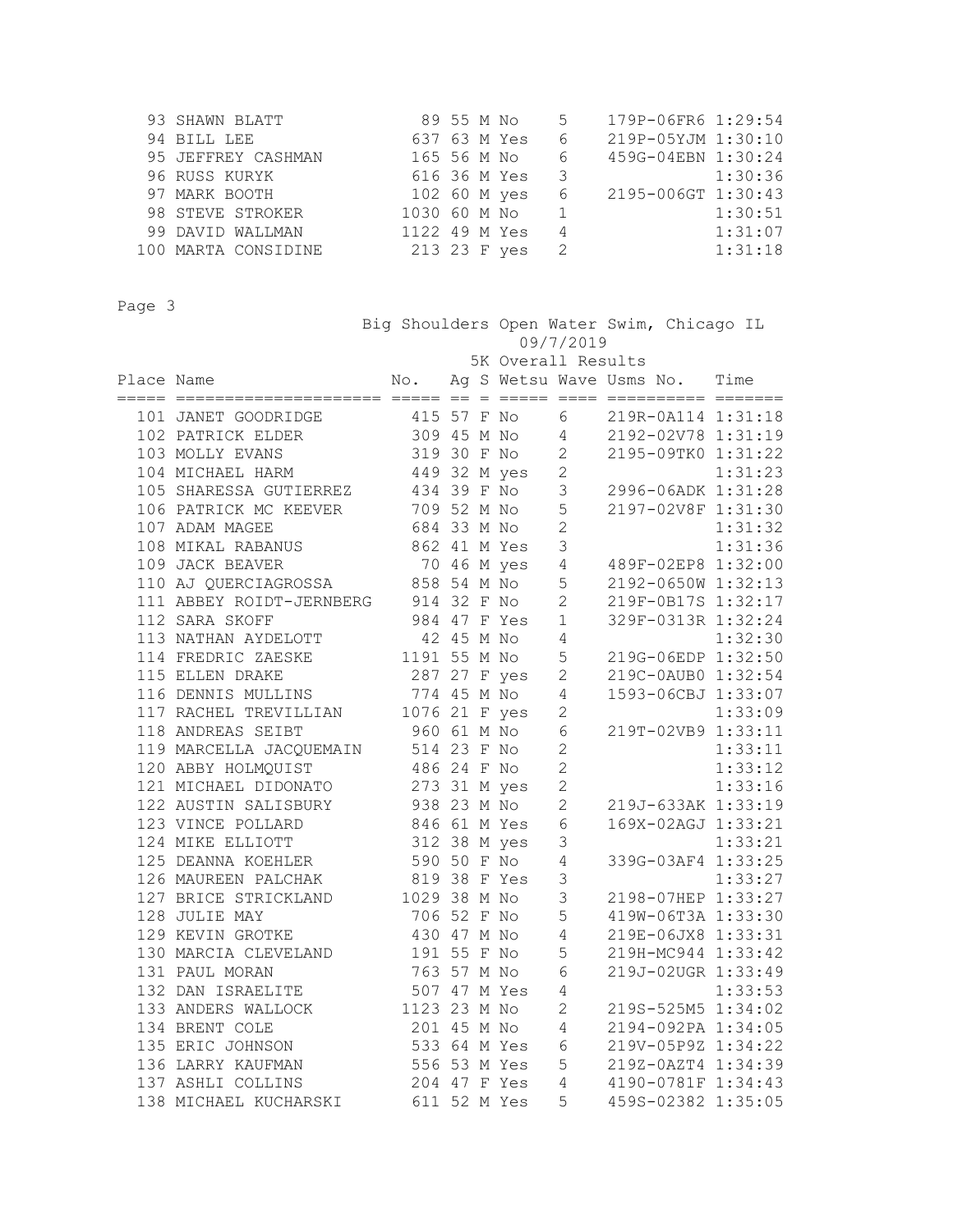| 139 KAREN CRAVOTTA   |     | 229 39 F yes  | 3 | 1:35:13            |
|----------------------|-----|---------------|---|--------------------|
| 140 ROSA CHANG       | 171 | 45 F Yes      | 4 | 2198-K7WRG 1:35:16 |
| 141 STEVE BARGWELL   |     | 55 49 M No    | 4 | 1:35:17            |
| 142 DAVID CRAVOTTA   |     | 228 40 M yes  | 3 | 1:35:19            |
| 143 ELIZABETH EGAN   |     | 307 27 F Yes  | 2 | 1:35:32            |
| 144 LAURA WAGNER     |     | 1116 40 F Yes | 3 | 219X-0B5RG 1:35:34 |
| 145 BRUCE HOPSON     |     | 489 53 M No   |   | 2294-01ND0 1:35:40 |
| 146 GLENN STEIGBIGEL |     | 1012 46 M Yes | 4 | 1:35:45            |
| 147 ERIC NILSEN      |     | 795 47 M No   | 4 | 1:35:52            |
| 148 CHRIS JOYCE      |     | 545 60 M Yes  | 6 | 1:36:07            |
| 149 JAMIE CROTHERS   |     | 233 35 F Yes  | 3 | 1:36:11            |
| 150 MATTHEW NORA     |     | 798 60 M yes  | 6 | 219Z-0876T 1:36:21 |

 Big Shoulders Open Water Swim, Chicago IL 09/7/2019 5K Overall Results Place Name No. Ag S Wetsu Wave Usms No. Time ===== ===================== ===== == = ===== ==== ========== ======= 151 PAUL TZUR 1081 41 M yes 3 219E-067KS 1:36:21 152 LISA BROWN 127 57 F No 6 1693-04R2J 1:36:21 153 MARK ROYKO 923 55 M Yes 5 217K-02UYN 1:36:28 154 ERIC SCHEINER 945 50 M yes 4 1:36:39 155 MARK KOZLOWSKI 601 44 M yes 3 219B-07J3C 1:36:39 156 MARIBETH MALECKI 689 55 F Yes 5 0998-06VZX 1:36:39 157 EDMUND BAUMGARTNER 68 53 M No 5 219G-092VJ 1:36:50 158 KYLE GEISSLER 387 40 F No 3 219U-09KEA 1:36:50 159 JEROME THRALL 1067 31 M No 2 0697-05NUN 1:36:53 160 CODY RASMUSSEN 872 42 M No 3 179A-01UD6 1:36:55 161 DAVID STUMPF 1033 47 M Yes 4 1:37:01 162 ANGELICA FORD 347 24 F Yes 2 219N-XAPUG 1:37:11 163 JAMES MAREK 692 33 M Yes 2 1:37:14 164 ROSS VIMR 1108 33 M No 2 1:37:22 165 JULIE PIERCE 839 51 F yes 5 1993-02A4T 1:37:36 166 CANDACE CHAM 170 47 F No 4 219J-02UKU 1:37:37 167 ADAM PARKER 823 43 M No 1 309V-02V85 1:37:39 168 KEVIN SCANLAN 943 64 M No 1 219Y-02VV4 1:37:41 169 EMMA DIXON 276 32 F yes 2 1:37:41 170 WENDY QUITASOL 860 57 F yes 6 1:37:50 171 JOHN MORRISON 767 47 M No 4 2194-02VY1 1:37:51 172 CARI DAHLING 243 34 F No 2 2196-06H5A 1:37:55 173 THOMAS CLUNE 192 60 M No 6 219Z-02X4W 1:37:58 174 MATT CAHOON 147 31 M No 2 179K-08D6E 1:38:07 175 DANA KIRK 585 42 M No 3 199N-029RW 1:38:09 176 JOHN FEENEY 325 41 M Yes 3 219P-06GCD 1:38:14 177 WALTER FLICK 345 58 M Yes 6 1:38:16 178 PETER KIM 577 48 M No 4 1:38:26 179 JOHN KIRTLAND II 587 39 M Yes 3 1:38:39 180 JOHN GRIFFIN 427 49 M No 4 219U-0B75H 1:38:40 181 MICHELLE MILNE 757 52 F yes 5 219P-06ZNS 1:38:41 182 ANDRELINA RODRIGUEZ 910 43 F No 3 219R-02VEZ 1:38:49 183 KAREN LUNDGREN 673 55 F No 5 219G-09E7N 1:39:01 184 ANTON STRAUGHAN 1026 54 M Yes 5 1:39:07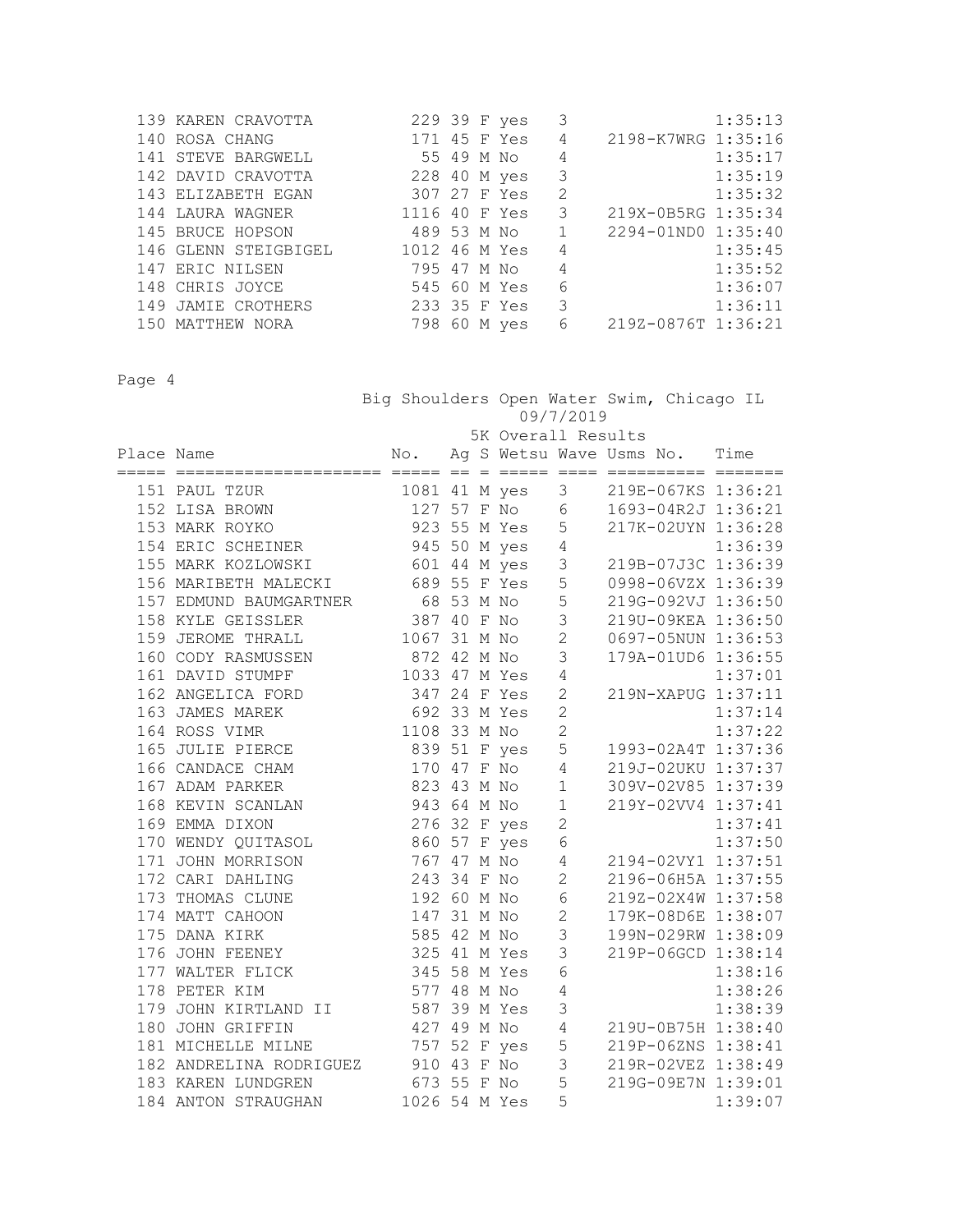| 185 KATHRYN GLASS                  |               |  | 405 35 F yes | 3              | 2192-05F8A 1:39:15 |         |
|------------------------------------|---------------|--|--------------|----------------|--------------------|---------|
| 186 OUINN CARLSON                  | 157 44 M No   |  |              | 3              |                    | 1:39:24 |
| 187 KRISTIN GUTGSELL               | 433 48 F No   |  |              | 4              | 169X-05NVP 1:39:24 |         |
| 188 ERIC GABRIEL                   | 371 33 M Yes  |  |              | 2              |                    | 1:39:26 |
| 189 DANIEL ANDERSON                | 27 53 M Yes   |  |              | 5              | 1099-08BB8 1:39:27 |         |
| 190 VICTOR TOFT                    | 1070 66 M Yes |  |              | 6              | 219V-00C1A 1:39:28 |         |
| 191 OING LI                        | 648 29 F No   |  |              | 2              | 219U-W81VZ 1:39:53 |         |
| 192 JON SHOPE                      | 972 54 M yes  |  |              | 5              | 1697-02AR5 1:39:59 |         |
| 193 JAMES BREEN                    | 118 57 M Yes  |  |              | 6              | 219P-083GF 1:40:03 |         |
| 194 JOHN DRESSENDORFER 291 43 M No |               |  |              | 3              |                    | 1:40:10 |
| 195 MARTIN FORD                    | 348 50 M Yes  |  |              | $\mathbf{1}$   | 4191-5K3SM 1:40:12 |         |
| 196 MADELINE KRAFT                 | 604 25 F Yes  |  |              | 2              |                    | 1:40:17 |
| 197 CONNOR SHANNON                 |               |  | 964 42 M Yes | 3              | 2192-06M41 1:40:21 |         |
| 198 CHRISTOPHER ROBB               | 900 49 M No   |  |              |                | 219M-08BNF 1:40:21 |         |
| 199 LAURA ELLIOTT                  | 311           |  | 46 F Yes     | 4              |                    | 1:40:21 |
| 200 ANNIE RANGEL                   |               |  | 870 20 F yes | $\overline{c}$ |                    | 1:40:23 |

|            |                                                                                                |                |  | 09/7/2019                   |                | Big Shoulders Open Water Swim, Chicago IL |  |         |
|------------|------------------------------------------------------------------------------------------------|----------------|--|-----------------------------|----------------|-------------------------------------------|--|---------|
|            |                                                                                                |                |  | 5K Overall Results          |                |                                           |  |         |
| Place Name |                                                                                                |                |  |                             |                | No. Ag S Wetsu Wave Usms No. Time         |  |         |
|            |                                                                                                |                |  |                             |                |                                           |  |         |
|            | 201 KATE HAYNES 456 28 F yes 2<br>202 MARCO TONELLI 1071 50 M No 4                             |                |  |                             |                | 2 219B-0B130 1:40:26                      |  |         |
|            |                                                                                                |                |  |                             |                | 209G-09TJK 1:40:31                        |  |         |
|            | 203 JOSEPH EWING 321 31 M Yes 2                                                                |                |  |                             |                |                                           |  |         |
|            | 203 JOSEPH EWING 321 31 M Yes 2 1:40:38<br>204 CHRIS HOFFMAN 482 50 M Yes 4 2191-098YU 1:40:42 |                |  |                             |                |                                           |  |         |
|            | 499 53 M No 5<br>205 KYLE HUNNEKE                                                              |                |  |                             |                | 219C-09TNT 1:40:46                        |  |         |
|            | 206 JOHN PRATT                                                                                 | 853 56 M yes 6 |  |                             |                | 219C-02V62 1:40:50                        |  |         |
|            | 207 AL LA VALLE                                                                                | 618 51 M Yes   |  |                             | 5              |                                           |  | 1:41:02 |
|            | 208 MEGAN KUEHL                                                                                |                |  | 612 33 F No<br>754 33 M Yes | $\overline{2}$ | 219E-0700G 1:41:02                        |  |         |
|            | 209 NATHAN MILLER                                                                              |                |  |                             | $\overline{2}$ | 219M-R3FWN 1:41:11                        |  |         |
|            | 210 CANDICE HARRISON 451 31 F Yes                                                              |                |  |                             | $\overline{c}$ |                                           |  | 1:41:22 |
|            | 1100 64 M No<br>211 BRADLEY VEAR                                                               |                |  |                             | $\sqrt{6}$     | 0291-03441 1:41:28                        |  |         |
|            | 212 HAYES SANBORN 1195 44 M Yes                                                                |                |  |                             | $\mathsf 3$    | 219C-06NPX 1:41:38                        |  |         |
|            | 213 KATIE AKSAMIT 10 42 F Yes 3                                                                |                |  |                             |                | 2192-06EWE 1:41:38                        |  |         |
|            | 153 54 F No<br>214 LISA CANAFAX                                                                |                |  |                             | 5              | 219J-089FW 1:42:06                        |  |         |
|            | 215 MEREDITH NORDBROCK 799 34 F yes<br>216 KEVIN DOYLE 286 52 M Yes                            |                |  |                             | $\overline{c}$ |                                           |  | 1:42:10 |
|            |                                                                                                |                |  |                             | 5              |                                           |  | 1:42:12 |
|            | 217 WILLIAM FARINA                                                                             | 323 31 M Yes   |  |                             | $\overline{c}$ | 1:42:12<br>219R-B6SS7 1:42:14             |  |         |
|            | 218 ROBERT MCMAHON 729 59 M Yes                                                                |                |  |                             | $\sqrt{6}$     | 2194-02UX2 1:42:17                        |  |         |
|            | 807 36 M No<br>219 JOE OBRINGER                                                                |                |  |                             | $\mathfrak{Z}$ |                                           |  | 1:42:24 |
|            | 220 MATTHEW NEZWEK 791 31 M yes                                                                |                |  |                             | $\mathbf{2}$   | 1997-07U10 1:42:26                        |  |         |
|            | 221 SUMMER CREIGHTON 232 27 F No                                                               |                |  |                             | $\overline{2}$ |                                           |  | 1:42:29 |
|            | 222 CHASE POFFENBERGER<br>223 MATTHEW WEBER 1131 40 M No<br>224 GITTHEW WEBER 1131 40 M No     |                |  |                             | 5              | 0997-09GF9 1:42:31                        |  |         |
|            |                                                                                                |                |  |                             | 3              | 1792-01PZK 1:42:33                        |  |         |
|            | 224 CATHY LOZIER                                                                               | 670 63 F Yes   |  |                             | $\sqrt{6}$     |                                           |  | 1:42:35 |
|            | 225 ADAN JIMENEZ                                                                               | 529 35 M No    |  |                             | 3              | 219C-06NMW 1:42:35                        |  |         |
|            | 226 PAUL CLEMENTI 190 53 M Yes                                                                 |                |  |                             | 5              |                                           |  | 1:42:38 |
|            | 227 JOSE ARCINIEGA 35 31 M Yes                                                                 |                |  |                             | $\overline{2}$ |                                           |  | 1:42:39 |
|            | 228 BYRON DEBORD                                                                               | 261 47 M No    |  |                             | $\sqrt{4}$     |                                           |  | 1:42:48 |
|            | 229 JOSH NELSON                                                                                | 787 43 M Yes 3 |  |                             |                | 1997-0ARZK 1:42:58                        |  |         |
|            | 230 JOSHUA HITTMAN                                                                             | 478 43 M Yes   |  |                             | 3              |                                           |  | 1:43:10 |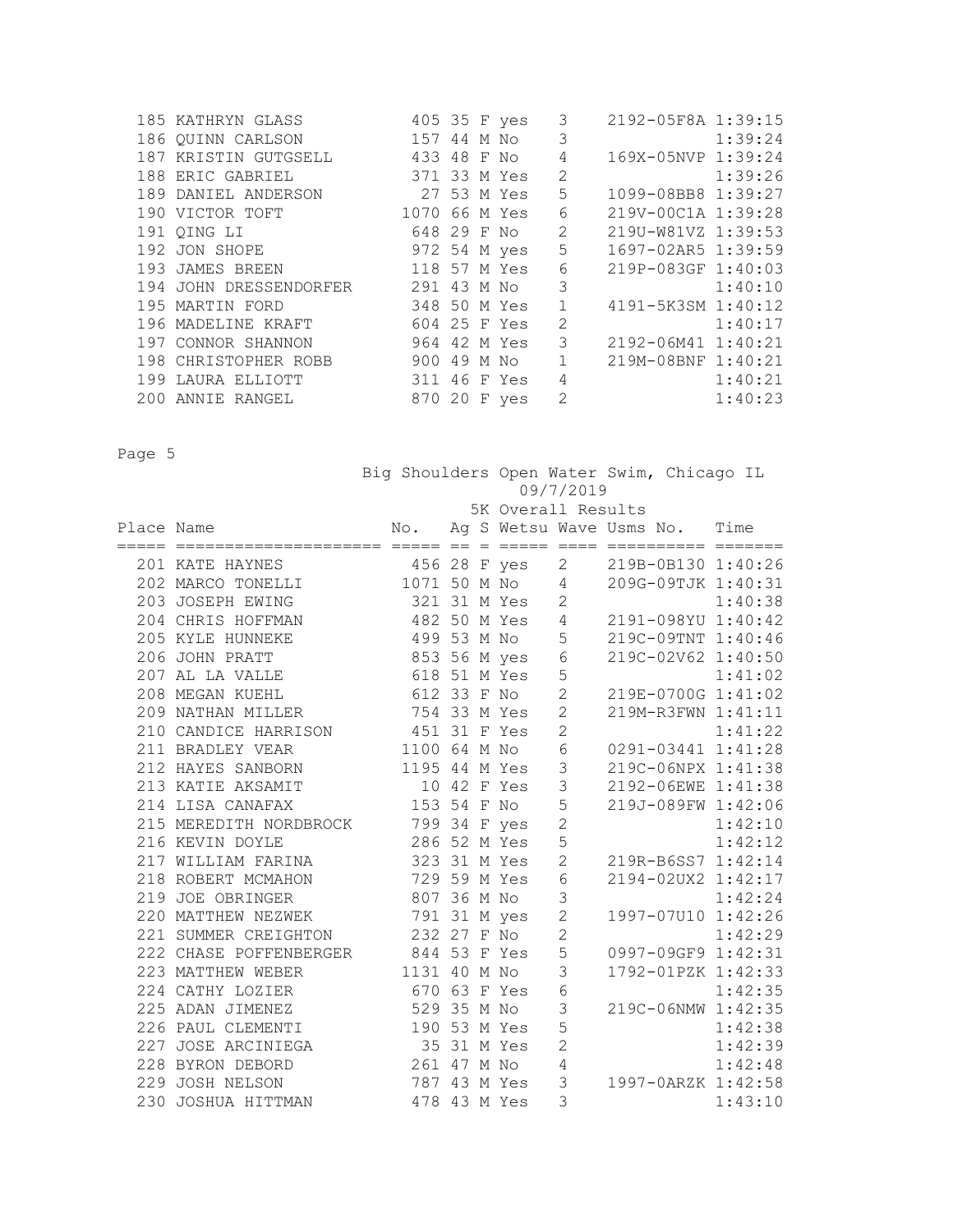| 231 MARK MORRISON                                     | 768 53 M No   |  | 5              | 219F-02VCW 1:43:12 |         |
|-------------------------------------------------------|---------------|--|----------------|--------------------|---------|
| 232 SARAH ANDERSON                                    | 31 51 F No    |  | 5              |                    | 1:43:14 |
| 233 ELLEN FINNIGAN 334 60 F Yes                       |               |  | 6              | 059R-0A8JR 1:43:15 |         |
| 234 TOM CASHMAN 164 55 M yes                          |               |  | 6              |                    | 1:43:21 |
| 235 LAUREN THARP                                      | 1060 30 F yes |  | $\overline{2}$ |                    | 1:43:26 |
| 236 LAURA FRONAPFEL 365 41 F No                       |               |  | 3              | 2193-06FVD 1:43:26 |         |
| 237 BRANDT MADSEN                                     | 682 56 M Yes  |  | 6              |                    | 1:43:34 |
| 837 34 M No<br>238 KEVIN PICK                         |               |  | $\overline{2}$ |                    | 1:43:41 |
| 239 ALEX PODGORSKI 843 25 M No                        |               |  | $\overline{2}$ |                    | 1:43:46 |
| 240 SCOTT GUILFOIL                       432 70 M Yes |               |  | 6              | 219H-02UE4 1:43:51 |         |
| 290 50 M No<br>241 DAVID DREITH                       |               |  | $\overline{4}$ | 179M-05UXJ 1:43:57 |         |
| 159 55 M Yes<br>242 TOM CARNEY                        |               |  | 5              |                    | 1:44:03 |
| 243 JOHN VILLANO 1107 52 M No                         |               |  | 5              | 419V-0B31N 1:44:06 |         |
| 244 HECTOR BUSTAMANTE 142 49 M Yes                    |               |  | 4              |                    | 1:44:08 |
| 245 ANDREW ROBERTS 902 60 M No                        |               |  | 6              |                    | 1:44:17 |
| 246 ROB ALEXANDER                                     | 14 33 M yes   |  | $\overline{2}$ |                    | 1:44:19 |
| 247 MACY FOREE                                        | 349 48 M Yes  |  | 4              | 419R-084XH 1:44:22 |         |
| 248 HECTOR CAMOU                                      | 149 51 M No   |  | 5              |                    | 1:44:22 |
| 249 JEFFREY NEBEL                                     | 784 19 M No   |  | $\mathbf{1}$   |                    | 1:44:23 |
| 680 58 M Yes<br>250 TOM MACKILLOP                     |               |  | 6              |                    | 1:44:27 |

|            |                                                                                   |                                   | Big Shoulders Open Water Swim, Chicago IL<br>09/7/2019 |  |             |                |                    |  |                      |  |
|------------|-----------------------------------------------------------------------------------|-----------------------------------|--------------------------------------------------------|--|-------------|----------------|--------------------|--|----------------------|--|
|            |                                                                                   |                                   |                                                        |  |             |                | 5K Overall Results |  |                      |  |
| Place Name |                                                                                   | No. Ag S Wetsu Wave Usms No. Time |                                                        |  |             |                |                    |  |                      |  |
|            | 251 KAREN GRABOWSKI 420 44 F Yes                                                  |                                   |                                                        |  |             |                |                    |  | 3 219R-02WR6 1:44:30 |  |
|            | 252 JENNIFER CONROYD 210 53 F Yes 5                                               |                                   |                                                        |  |             |                |                    |  | 2190-02V9U 1:44:32   |  |
|            | 253 WILLIAM MCMICHAEL 730 53 M Yes                                                |                                   |                                                        |  |             | 5              |                    |  | 219U-8KS0A 1:44:37   |  |
|            | 254 JENNI HOFF                                                                    | 481 43 F No                       |                                                        |  |             | 3              |                    |  | 419X-085PK 1:44:40   |  |
|            | 255 CARL MILLHOLLAND 756 67 M No 6                                                |                                   |                                                        |  |             |                |                    |  | 209N-0721K 1:44:57   |  |
|            | 256 MICHAEL RYAN                                                                  | 929 71 M yes                      |                                                        |  |             | $\sqrt{6}$     |                    |  | 1:44:59              |  |
|            | 257 JAY DEFINIS                                                                   | 265 60 M yes                      |                                                        |  |             | $\epsilon$     |                    |  | 189E-07WXM 1:44:59   |  |
|            | 258 MATTHEW KENNELLY                                                              | 568 63 M yes                      |                                                        |  |             | $\sqrt{6}$     |                    |  | 1:45:03              |  |
|            | 259 MARY PICHLER                                                                  | 836 40 F Yes                      |                                                        |  |             | $\mathsf 3$    |                    |  | 1:45:04              |  |
|            | 260 MICHAEL MELLOR 739 44 M No                                                    |                                   |                                                        |  |             | $\mathsf 3$    |                    |  | 199D-09TSG 1:45:05   |  |
|            | 261 MARC GARFINKEL                                                                | 381 53 M yes                      |                                                        |  |             | 5              |                    |  | 219E-07YP4 1:45:16   |  |
|            | 262 JAMES WHELTON                                                                 | 1154 55 M yes                     |                                                        |  |             | 5              |                    |  | 219Z-07Z7H 1:45:16   |  |
|            | 263 LESLIE HOLLING 485 56 F Yes                                                   |                                   |                                                        |  |             | $6\,$          |                    |  | 219F-064C6 1:45:18   |  |
|            | 264 GUIDO GAVARS                                                                  | 385 56 M yes                      |                                                        |  |             | $\sqrt{6}$     |                    |  | 219T-0AVSZ 1:45:18   |  |
|            | 265 MARK ZEISLOFT 1193 57 M yes                                                   |                                   |                                                        |  |             | $\epsilon$     |                    |  | 2193-0622J 1:45:31   |  |
|            | 266 RACHEL WENDER                                                                 | 1143 35 F No                      |                                                        |  |             | 3              |                    |  | 1:45:32              |  |
|            | 267 MATTHEW WICKLANDER 1160 45 M No                                               |                                   |                                                        |  |             | $\sqrt{4}$     |                    |  | 219A-062UG 1:45:38   |  |
|            | 268 KRISTOFF BERZINS                                                              |                                   |                                                        |  | 79 38 M Yes | 3              |                    |  | 1:45:49              |  |
|            | 269 P. WHITLOCK<br>269 P. WHITLOCK 1158 51 M Yes<br>270 JOHN AKALAITIS 9 46 M Yes |                                   |                                                        |  |             | 5              |                    |  | 229A-098BU 1:45:51   |  |
|            |                                                                                   |                                   |                                                        |  |             | $\sqrt{4}$     |                    |  | 219P-06M31 1:45:55   |  |
|            | 271 TODD MARSHALL 696 54 M No                                                     |                                   |                                                        |  |             | 5              |                    |  | 1692-0AJRJ 1:46:01   |  |
|            | 272 KIRSTEN TRANSUE                                                               | 1074 50 F Yes                     |                                                        |  |             | 4              |                    |  | 1:46:07              |  |
|            | 273 ELIZABETH GOLDEN 409 39 F Yes                                                 |                                   |                                                        |  |             | 3              |                    |  | 1:46:12              |  |
|            | 274 MAUREEN GELIN RODRIGU 388 50 F Yes                                            |                                   |                                                        |  |             | $\sqrt{4}$     |                    |  | 1:46:17              |  |
|            | 275 SARAH ONDREJKA                                                                | 811 38 F yes                      |                                                        |  |             | 3              |                    |  | 189E-0B0UY 1:46:18   |  |
|            | 276 KYLE REYNOLDS                                                                 | 885 32 M No                       |                                                        |  |             | $\overline{2}$ |                    |  | 1:46:29              |  |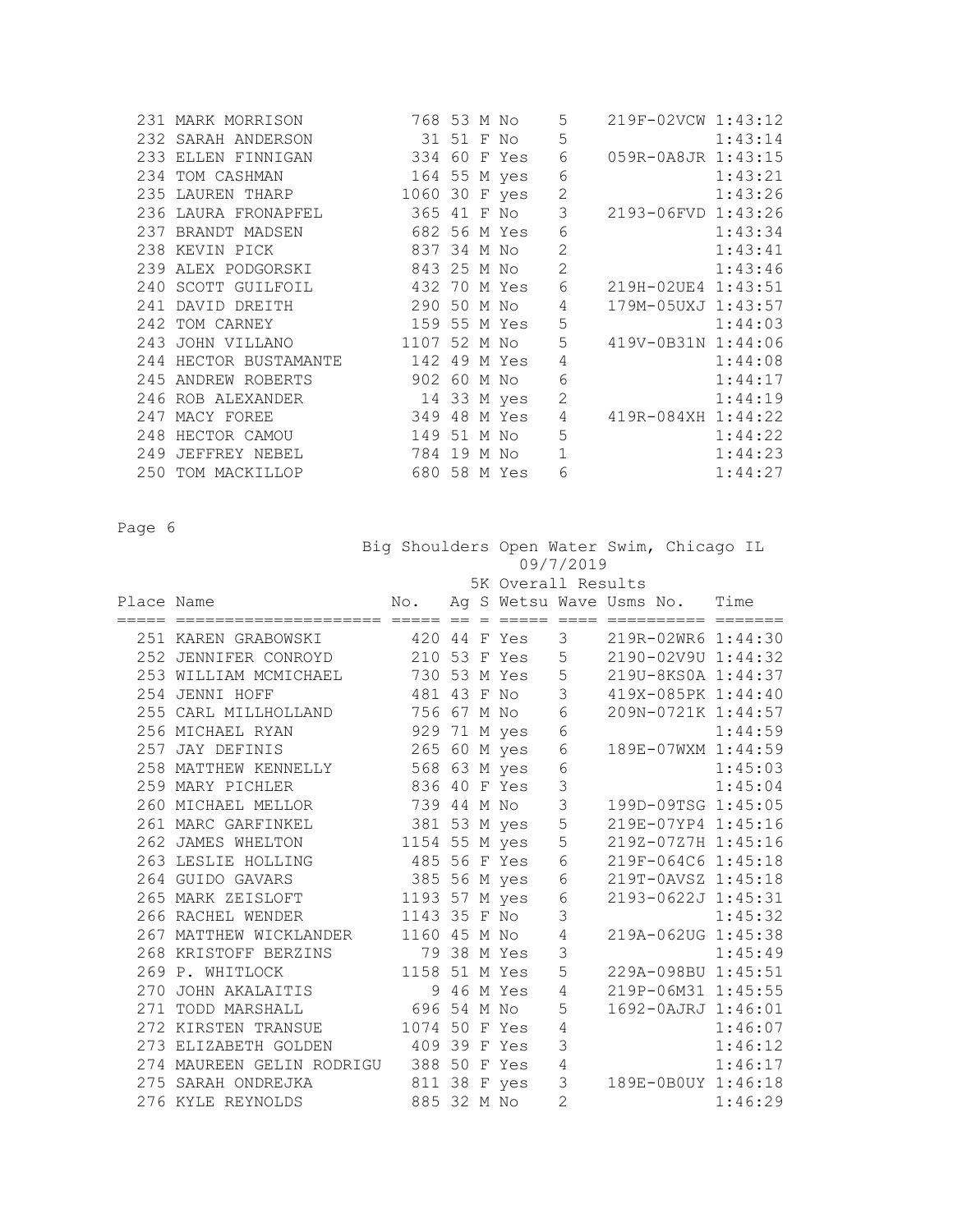|  | 277 HEIDI LOECKE 660 48 F No                                      |  |              | 4              | 2893-05F8P 1:46:31 |         |
|--|-------------------------------------------------------------------|--|--------------|----------------|--------------------|---------|
|  | 278 ROBERT BURKE 140 53 M Yes                                     |  |              | 5              |                    | 1:46:56 |
|  |                                                                   |  |              |                |                    | 1:47:02 |
|  |                                                                   |  |              |                |                    | 1:47:08 |
|  | 281 BETH UBBEN 1082 38 F yes                                      |  |              | 3              | 2198-078YE 1:47:14 |         |
|  | 282 CAROLYN ROCHE 1200 68 F Yes                                   |  |              | $\sqrt{6}$     |                    | 1:47:20 |
|  | 283 SARAH BURCHART 138 19 F yes                                   |  |              | $\mathbf{2}$   |                    | 1:47:25 |
|  | 284 BARCLAY HERSHEY 469 43 M No 3 179G-06D09 1:47:27              |  |              |                |                    |         |
|  | 285 JEFFREY BLUMENTHAL 94 65 M No 6                               |  |              |                | 219Y-02URG 1:47:28 |         |
|  | 286 JENNIFER LUSHECK 675 43 F Yes                                 |  |              | 3              |                    | 1:47:33 |
|  | 287 TIM JOHNSON 538 63 M Yes                                      |  |              | $\epsilon$     |                    | 1:47:34 |
|  | 288 HOLLY MORAN 762 28 F No                                       |  |              | $\overline{c}$ |                    | 1:47:48 |
|  | 289 ALAN KELLY 565 43 M Yes                                       |  |              | 3              |                    | 1:48:15 |
|  | 290 DAN DURKIN 296 61 M yes                                       |  |              | $\epsilon$     |                    | 1:48:16 |
|  | 291 JONATHAN DOSS 283 28 M Yes                                    |  |              | $\overline{2}$ |                    | 1:48:23 |
|  | 292 MICHAEL BUCK 134 59 M Yes                                     |  |              | $\sqrt{6}$     |                    | 1:48:24 |
|  | 293 ERIN RANDALL 867 38 F No 3<br>294 SCOTT BOS 103 31 M yes 2    |  |              |                | 219D-0B9H7 1:48:33 |         |
|  |                                                                   |  |              |                |                    | 1:48:35 |
|  | 295 BEN PRATER 652 34 M yes                                       |  |              | $\overline{c}$ |                    | 1:48:42 |
|  | 296 BRIAN FRY                                                     |  | 368 38 M Yes | 3              |                    | 1:48:44 |
|  | 297 TERI LALIBERTE 623 51 F Yes                                   |  |              | 5              |                    | 1:48:45 |
|  | 298 GREGORY HAMMOND 444 33 M Yes                                  |  |              | $\overline{2}$ |                    | 1:48:45 |
|  | 299 REBECCA ALTMAN 22 25 F Yes<br>300 JORGE GONZALEZ 413 40 M Yes |  |              | $\overline{2}$ |                    | 1:48:46 |
|  |                                                                   |  |              | $\overline{3}$ |                    | 1:48:47 |

 Big Shoulders Open Water Swim, Chicago IL 09/7/2019

|            |                                       |              |  | 5K Overall Results |                |  |                               |                        |
|------------|---------------------------------------|--------------|--|--------------------|----------------|--|-------------------------------|------------------------|
| Place Name |                                       | No.          |  |                    |                |  | Ag S Wetsu Wave Usms No. Time |                        |
|            | ================================      |              |  |                    |                |  |                               | ==== ========== ====== |
|            | 301 KERRY THOMSON                     | 1066 46 F No |  |                    | 4              |  |                               | 169F-07BTM 1:48:48     |
|            | 302 ADRIENE BOOTH                     |              |  | 101 55 F yes       | 5              |  |                               | 219X-0B5MD 1:48:51     |
|            | 303 RAYMOND PERISIN                   | 826 57 M No  |  |                    | 6              |  |                               | 1:48:52                |
|            | 304 KARL BOUBOULEIX                   | 105 27 M Yes |  |                    | $\overline{2}$ |  |                               | 1:49:03                |
|            | 305 JAMES CARL D'AMOUR 248 58 M yes   |              |  |                    | $\epsilon$     |  |                               | 199N-028WJ 1:49:05     |
|            | 306 RICK CONNEELY                     | 209 51 M yes |  |                    | 5              |  |                               | 219X-0918K 1:49:08     |
|            | 307 JOHN SCHOSER                      | 949 54 M Yes |  |                    | 5              |  |                               | 2195-063XC 1:49:09     |
|            | 308 JOHN KANE                         | 552 33 M Yes |  |                    | $\overline{2}$ |  |                               | 1:49:37                |
|            | 309 JAMES BREEN                       | 119 58 M No  |  |                    | 6              |  |                               | 459J-04EE5 1:49:57     |
|            | 310 ANDREW ARONSOHN                   | 37 43 M Yes  |  |                    | 3              |  |                               | 1:50:09                |
|            | 311 RYAN MCGRATH                      | 721 38 M Yes |  |                    | 3              |  |                               | 099F-09U08 1:50:16     |
|            | 312 SAM DARRIGRAND                    | 252 45 M No  |  |                    | 4              |  |                               | 1:50:19                |
|            | 313 RACHEL RIVERA                     | 899 41 F No  |  |                    | 3              |  |                               | 169Z-RAE78 1:50:24     |
|            | 314 BRYAN KOCH                        | 589 44 M No  |  |                    | 3              |  |                               | 1599-06N9C 1:50:44     |
|            | 315 TIM SOLTYS                        | 999 58 M Yes |  |                    | 6              |  |                               | 2191-0891T 1:50:50     |
|            | 316 MICHAEL MARCUM                    | 691 41 M No  |  |                    | 3              |  |                               | 219H-0AEZ9 1:51:00     |
|            | 317 NADIA SIMEK                       | 980 29 F yes |  |                    | $\mathbf{2}$   |  |                               | 2192-082S8 1:51:29     |
|            | 318 DANIEL GANS                       | 377 53 M Yes |  |                    | 5              |  |                               | 219F-0A5D9 1:51:37     |
|            | 319 MARY SCHWARTZ                     | 952 49 F No  |  |                    | 4              |  |                               | 1:51:55                |
|            | 320 ADEL JOHNSON                      | 531 30 F Yes |  |                    | 2              |  |                               | 1:51:59                |
|            | 321 ARELI NANCARROW-IBARR 780 39 F No |              |  |                    | 3              |  |                               | 179E-0B0S7 1:52:01     |
|            | 322 JOHN COPELAND                     | 216 38 M No  |  |                    | 3              |  |                               | 2190-089VJ 1:52:26     |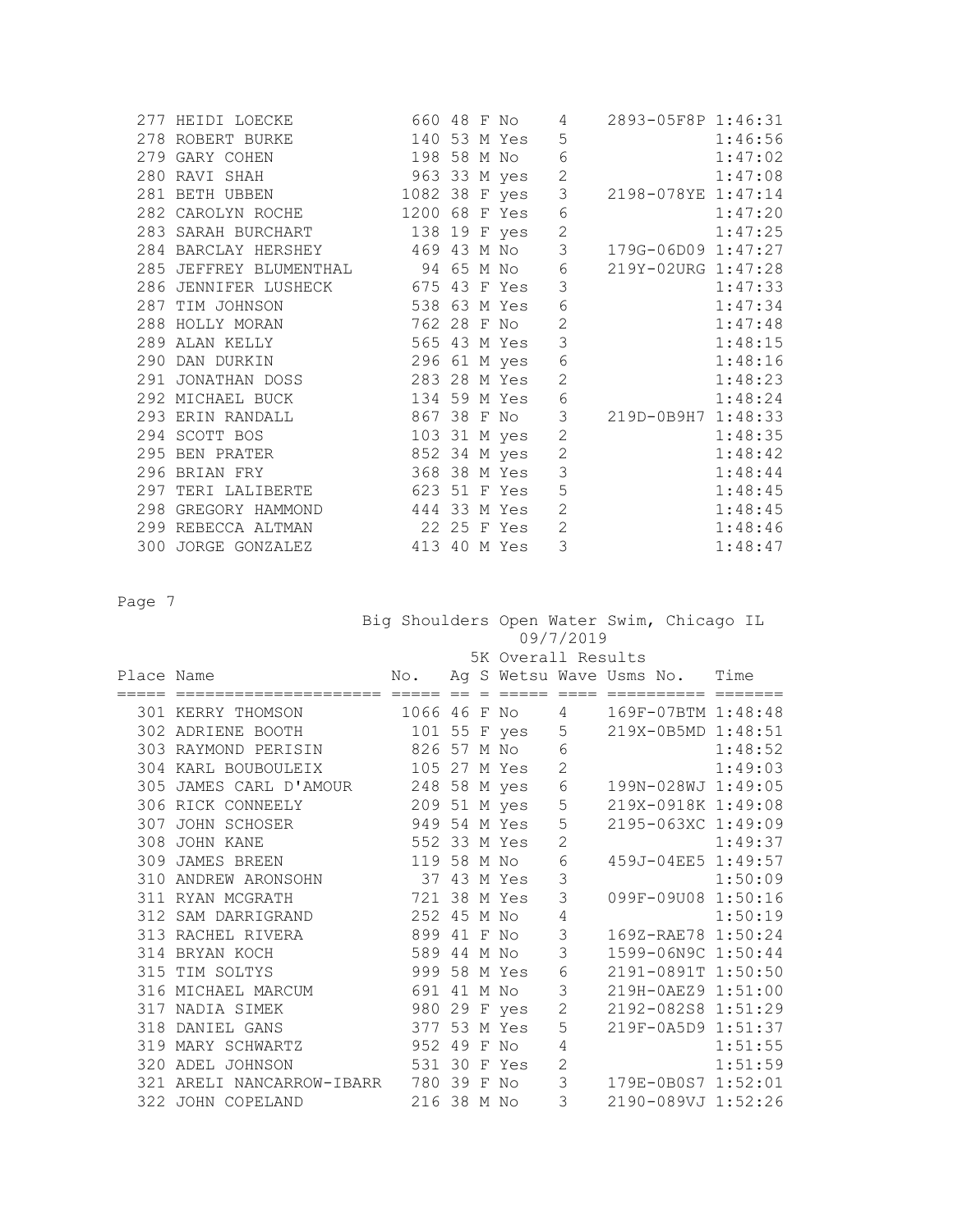|  | 323 THOMAS KIKTA                    | 574 54 M No   |  |              | 5              | 219B-02VRH 1:52:29 |         |
|--|-------------------------------------|---------------|--|--------------|----------------|--------------------|---------|
|  | 324 DAVID JACOBSEN 513 60 M Yes     |               |  |              | 6              | 2195-060FJ 1:52:31 |         |
|  | 325 CHRISTOPHER HUGHES 496 58 M Yes |               |  |              | 6              | 2296-06Z7S 1:52:43 |         |
|  | 916 26 F No<br>326 MARCI ROLBIECKI  |               |  |              | $\overline{c}$ |                    | 1:52:47 |
|  | 327 ANDREW MEJIA                    | 737 34 M No   |  |              | $\overline{c}$ |                    | 1:52:51 |
|  | 328 JEFFREY MARX 700 41 M No        |               |  |              | $\mathfrak{Z}$ |                    | 1:52:52 |
|  | 329 JOHN MCGINNIS 719 35 M Yes      |               |  |              | 3              |                    | 1:52:53 |
|  | 330 RANDY MCCLARY                   | 714 55 M No   |  |              | 5              | 199H-04467 1:52:59 |         |
|  | 200 52 M Yes<br>331 SCOTT COLBURN   |               |  |              | 5              |                    | 1:53:11 |
|  | 540 57 F No<br>332 KIM JOHNSTON     |               |  |              | $\epsilon$     | 209V-07ECW 1:53:12 |         |
|  | 333 UNA RYAN                        | 931 36 F No   |  |              | 3              |                    | 1:53:17 |
|  | 334 ROBERT JILLSON                  | 528 55 M Yes  |  |              | 5              | 2199-088NP 1:53:25 |         |
|  | 335 BRIAN FRANCO                    | 354 30 M yes  |  |              | $\overline{c}$ |                    | 1:53:42 |
|  | 336 LORI WHEELES                    | 1153 61 F No  |  |              | $1\,$          | 219H-02UV1 1:53:48 |         |
|  | 337 ZACH EVANS                      | 320 31 M Yes  |  |              | $\overline{c}$ |                    | 1:53:56 |
|  | 338 JASON BALLOW 50 41 M No         |               |  |              | 3              | 299R-YA83X 1:54:26 |         |
|  | 339 LLOY JOHNSTON 541 47 F Yes      |               |  |              | $\sqrt{4}$     |                    | 1:54:38 |
|  | 340 DAN RODENBACH                   | 908 54 M No   |  |              | 5              | 169V-0926V 1:54:46 |         |
|  | 341 MAURICIO BASILA                 | 63 50 M Yes   |  |              | 4              |                    | 1:54:53 |
|  | 342 MICHAEL CARLSON 156 61 M Yes    |               |  |              | $\epsilon$     | 4193-074PB 1:55:04 |         |
|  | 343 KYLE SUDDARTH                   | 1036 36 M yes |  |              | $\mathcal{S}$  | 149R-076MV 1:55:11 |         |
|  | 344 ROSS BOGUE                      |               |  | 99 63 M No   | $\epsilon$     | 2199-02X3A 1:55:14 |         |
|  | 345 THOMAS CASAVANT 1199 60 M No    |               |  |              | $\epsilon$     | 409A-0708W 1:55:20 |         |
|  | 346 STEPHANIE WILSON 1171 47 F Yes  |               |  |              | 4              |                    | 1:55:33 |
|  | 1128 51 M No<br>347 MARK WARNSMAN   |               |  |              | 5              | 219T-06USB 1:55:48 |         |
|  | 348 JIM MICHELS                     | 745 57 M Yes  |  |              | $\epsilon$     |                    | 1:55:53 |
|  | 349 PATTI VOLLMER 1114 58 F Yes     |               |  |              | 6              | 169C-02B8X 1:56:07 |         |
|  | 350 BRYAN PABIN                     |               |  | 818 47 M Yes | 4              |                    | 1:56:13 |

 Big Shoulders Open Water Swim, Chicago IL 09/7/2019

|            |                                |               |            | 5K Overall Results |                |                               |         |
|------------|--------------------------------|---------------|------------|--------------------|----------------|-------------------------------|---------|
| Place Name |                                | No.           |            |                    |                | Ag S Wetsu Wave Usms No. Time |         |
|            |                                |               |            |                    |                |                               |         |
|            | 351 KATIE CHALLONER            | 169 25 F Yes  |            |                    | 2              | 209V-0B5WU 1:56:32            |         |
|            | 352 SHOICHI TAGAWA             | 1049 43 M no  |            |                    | 3              |                               | 1:56:47 |
|            | 353 LYLE DALY                  | 247           |            | 65 M Yes           | 6              | 219A-0B9EJ 1:56:48            |         |
|            | 354 MEREDITH GLICK             | 407 43 F yes  |            |                    | 3              | 219X-06AXW 1:56:53            |         |
|            | 355 JEFFREY ARP                |               | 38 49 M No |                    | $\sqrt{4}$     | 209Z-0AAD0 1:57:12            |         |
|            | 356 SEAN CAMPBELL              | 152 55 M No   |            |                    | 5              | 159S-061M1 1:57:26            |         |
| 357        | TERRI STEINHUBEL               | 1013 49 F Yes |            |                    | $\mathbf{1}$   | 169P-094RE 1:57:30            |         |
| 358        | JOSEPHINE PALMERIN 821 37 F No |               |            |                    | 3              |                               | 1:57:30 |
| 359        | STEVE MILLER                   | 755 54 M Yes  |            |                    | 5              |                               | 1:57:35 |
| 360        | EMMA BROWN                     | 126 27 F Yes  |            |                    | $\overline{2}$ |                               | 1:57:37 |
|            | 361 DANA TAYLOR                | 1055 32 F No  |            |                    | $\overline{2}$ |                               | 1:57:38 |
|            | 362 RACHEL FLANAGAN            | 338 28 F Yes  |            |                    | $\overline{2}$ |                               | 1:57:40 |
|            | 363 SARAH LESCH                | 642 42 F yes  |            |                    | 3              | 219E-R7W1E 1:57:45            |         |
| 364        | PETER VANDER VELDE             | 1091          |            | 49 M Yes           | 4              | 2192-09EDN 1:57:58            |         |
|            | 365 ROBERT PHELAN              | 833 36 M Yes  |            |                    | 3              | 2193-0AUZA 1:58:04            |         |
| 366        | SARAH ELLIOTT                  | 313 60 F Yes  |            |                    | 6              | 199J-0A615 1:58:08            |         |
|            | 367 MIA TAORMINA               | 1054          |            | 42 F Yes           | 3              |                               | 1:58:17 |
|            | 368 CHRIS JOHANSEN             | 530 35 M Yes  |            |                    | 3              |                               | 1:58:24 |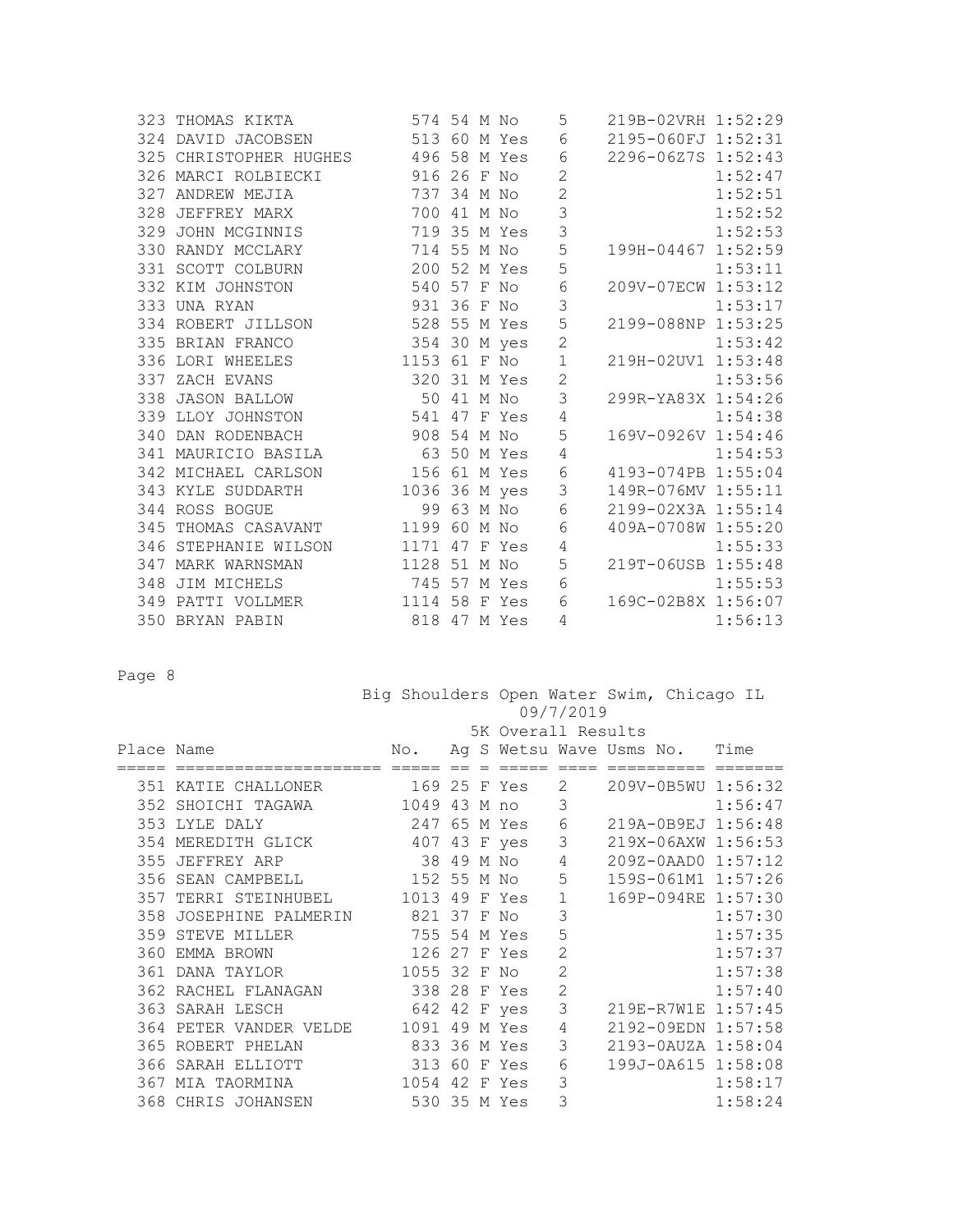|  | 369 KIM HOFFMAN                     |                                   |  | 483 50 F Yes | 4               | 119H-023E2 1:58:28 |         |
|--|-------------------------------------|-----------------------------------|--|--------------|-----------------|--------------------|---------|
|  | 370 ROBIN HOFFMAN                   | 484 47 F Yes 4                    |  |              |                 | 379H-076BM 1:58:29 |         |
|  | 371 LAURIE TANIMURA 1053 67 F Yes 6 |                                   |  |              |                 | 2194-02UEJ 1:58:38 |         |
|  | 372 DAVID BARR                      | 58 47 M Yes 4                     |  |              |                 |                    | 1:58:42 |
|  | 373 JUDIT MIKO                      | 748 62 F yes                      |  |              | $6\phantom{.}6$ | 219J-097YE 1:58:45 |         |
|  | 374 JUDD MURPHY                     | 777 48 M No                       |  |              | $\overline{4}$  | 3695-0AP21 1:58:55 |         |
|  | 375 JERRY LOURIGAN                  | 667 54 M No                       |  |              | $\mathsf S$     | 2091-01RD2 1:59:20 |         |
|  | 376 ANN CREARY                      | 230 40 F Yes                      |  |              | 3               |                    | 1:59:22 |
|  | 377 ROBERT STOCKWELL 1020 36 M Yes  |                                   |  |              | $\overline{3}$  |                    | 1:59:29 |
|  | 378 STEPHANIE CARNES 158 40 F No    |                                   |  |              | 3               | 389T-07CA7 1:59:42 |         |
|  | 379 KEVIN DWYER                     | 298 47 M Yes                      |  |              | $\sqrt{4}$      |                    | 1:59:44 |
|  | 380 MEAGHAN STAINBACK 1006 33 F Yes |                                   |  |              | $\overline{c}$  |                    | 1:59:48 |
|  | 381 TIMOTHY STRUDEMAN 1032 55 M No  |                                   |  |              | 5               | 219M-06PP3 1:59:51 |         |
|  | 382 KATHERINE POULOS 851 53 F No 5  |                                   |  |              |                 | 2292-02WBR 1:59:52 |         |
|  | 383 NICK JANTZ                      | 517 29 M No                       |  |              | $\overline{c}$  |                    | 1:59:58 |
|  | 384 LAURA STREJC                    | 1027 49 F No                      |  |              | $\overline{4}$  |                    | 1:59:58 |
|  | 385 KAREN DE BOER 258 44 F Yes 3    |                                   |  |              |                 | 169W-09M9U 2:00:02 |         |
|  | 386 KAREN HAND                      | 446 60 F No                       |  |              | $\sqrt{6}$      | 229N-02VGB 2:00:21 |         |
|  | 387 BOB GOLZ                        | 410 62 M No                       |  |              | $\sqrt{6}$      | 229G-0B6HH 2:00:22 |         |
|  | 388 RYAN KRUZEL                     | 610 30 M Yes 2                    |  |              |                 |                    | 2:00:26 |
|  | 389 JESSE CZACH                     | 241 44 M yes 3<br>1150 54 M Yes 5 |  |              |                 | 219A-06MYM 2:00:32 |         |
|  | 390 THOMAS WHALEN                   |                                   |  |              |                 |                    | 2:00:42 |
|  | 391 JON BOMBERGER 100 60 M Yes      |                                   |  |              | $\sqrt{6}$      |                    | 2:01:09 |
|  | 392 TED MACH                        | 679 55 M No                       |  |              | 5               |                    | 2:01:10 |
|  | 393 BLAIR JOHNSON                   | 532 41 M No                       |  |              | 3               | 1997-06EVK 2:01:11 |         |
|  | 394 MEREDITH HYLAND 502 28 F Yes    |                                   |  |              | $\overline{2}$  |                    | 2:01:14 |
|  | 395 SOPHIA FOREE                    | 350 51 F Yes                      |  |              | 5               | 419M-084XM 2:01:28 |         |
|  | 396 CJ EAST                         | 301 51 M No                       |  |              | 5               |                    | 2:01:30 |
|  | 397 THOMAS TRENKAMP 1075 31 M yes 2 |                                   |  |              |                 |                    | 2:01:36 |
|  | 398 DIMITRI KARCAZES                | 554 45 M Yes                      |  |              | $\overline{4}$  |                    | 2:02:13 |
|  | 399 ROSEMARIE BOUCHARD 106 56 F Yes |                                   |  |              | $\epsilon$      | 1098-0389K 2:02:17 |         |
|  | 726 56 F No<br>400 MARY MCLAUGHLIN  |                                   |  |              | 6               | 2294-088TF 2:02:39 |         |
|  |                                     |                                   |  |              |                 |                    |         |

|            |                       |              |            |                    | 09/7/2019      | Big Shoulders Open Water Swim, Chicago IL |         |
|------------|-----------------------|--------------|------------|--------------------|----------------|-------------------------------------------|---------|
|            |                       |              |            | 5K Overall Results |                |                                           |         |
| Place Name |                       | No.          |            |                    |                | Ag S Wetsu Wave Usms No.                  | Time    |
|            |                       |              |            |                    |                |                                           |         |
|            | 401 JOHN JONES        | 543 46 M No  |            |                    | 4              | 219E-068KS 2:02:54                        |         |
|            | 402 ISABELLE KURZAVA  | 617 59 F Yes |            |                    | 6              |                                           | 2:02:58 |
|            | 403 NOAH SILVERSTEIN  | 979 58 M yes |            |                    | 6              | 219Y-05EF9 2:03:05                        |         |
|            | 404 MCKENNA BOWLES    | 109 28 F Yes |            |                    | $\overline{2}$ |                                           | 2:03:10 |
|            | 405 KELLY BOETTCHER   |              | 98 54 F No |                    | 5              |                                           | 2:03:29 |
|            | 406 DONALD ALSEN      | 19 70 M yes  |            |                    | 6              | 219H-05XF6 2:03:39                        |         |
|            | 407 LISA JILLSON      | 527 52 F Yes |            |                    | 5              | 219V-09TNU 2:04:56                        |         |
|            | 408 MICHAEL WALLOCK   | 1124 59 M No |            |                    | 6              | 219K-0822P 2:04:59                        |         |
|            | 409 RICK GREENFIELD   | 426 59 M Yes |            |                    | 6              |                                           | 2:05:32 |
| 410        | GINI FLEMING          | 340          | 60         | F Yes              | 6              | 2197-0AA99 2:05:36                        |         |
|            | 411 STEVE CONDON      | 207          |            | 43 M Yes           | 3              |                                           | 2:06:00 |
|            | 412 RACHEL HAMMOND    | 445 39 F Yes |            |                    | 3              |                                           | 2:06:16 |
| 413        | JONATHAN SVENDSEN     | 1043         |            | 48 M Yes           | 4              |                                           | 2:06:18 |
|            | 414 DOUGLAS CISERELLA | 183 58 M No  |            |                    | 6              |                                           | 2:06:24 |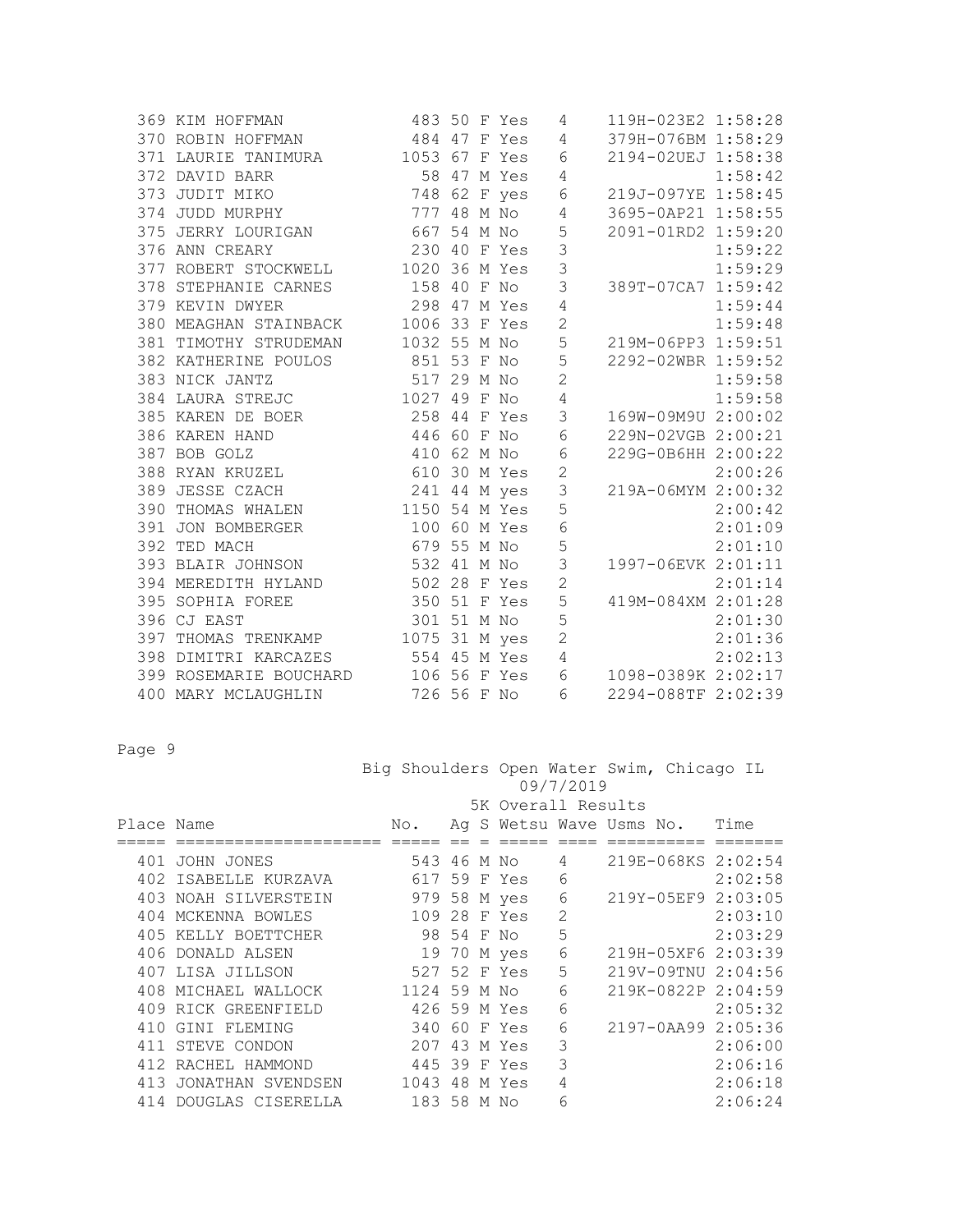|  | 415 PATRICIA BARREIRO                 | 60 50 F Yes                 |  |              | 4                        |                    | 2:06:40 |
|--|---------------------------------------|-----------------------------|--|--------------|--------------------------|--------------------|---------|
|  | 416 JEFFREY WILSON                    | 1170 55 M Yes               |  |              | 5                        |                    | 2:07:08 |
|  | 417 ELLYN HEEGAARD                    | 460 24 F Yes                |  |              | $\overline{c}$           |                    | 2:07:16 |
|  | 418 JOHN DRISCOLL                     | 292 54 M No                 |  |              | 5                        | 309N-02WR9 2:07:20 |         |
|  | 419 JEFFREY MARKS                     | 695 31 M yes                |  |              | $\mathbf{2}$             |                    | 2:07:39 |
|  | 420 LUCAS LASCHE                      | 631 38 M Yes                |  |              | $\mathsf 3$              | 1696-0AVZN 2:07:41 |         |
|  | 421 STEVEN ROGIN                      | 913 60 M Yes                |  |              | $\sqrt{6}$               | 219D-0AXH4 2:08:12 |         |
|  | 422 MICHAEL RUTKOWSKI 928 52 M yes    |                             |  |              | 5                        | 2198-06UPK 2:08:28 |         |
|  | 423 DIDIER BOUBOULEIX                 | 104 56 M Yes                |  |              | 6                        |                    | 2:09:35 |
|  | 424 DAVID PIETIG                      | 840 48 M Yes                |  |              | $\sqrt{4}$               |                    | 2:09:38 |
|  | 425 JEROME NELLIGAN                   |                             |  |              | 5                        |                    | 2:09:50 |
|  | 426 CRAIG ALTMAN                      | 786 52 M Yes<br>21 55 M Yes |  |              | 5                        |                    | 2:09:57 |
|  | 427 MICHAEL DE VLIEGER 1201 49 M No   |                             |  |              | $\overline{4}$           | 2292-07C4K 2:10:01 |         |
|  | 428 ALEXANDRA MARKARIAN 1202 46 F Yes |                             |  |              | $\overline{4}$           | 219J-07M6S 2:10:01 |         |
|  | 429 DAVID KILPATRICK 576 29 M Yes     |                             |  |              | $\mathbf{2}$             |                    | 2:10:03 |
|  | 430 RILEY BREESE                      | 120 28 M Yes                |  |              | $\mathbf{2}$             |                    | 2:10:03 |
|  | 431 TRACY BALLA                       | 49 41 F No                  |  |              | $\overline{\phantom{a}}$ |                    | 2:10:11 |
|  | 432 STEPHANIE RAAB                    | 861 35 F Yes                |  |              | $\overline{\mathbf{3}}$  |                    | 2:10:12 |
|  | 433 MIKE FRUMM                        | 367 30 M Yes                |  |              | $\overline{c}$           |                    | 2:10:58 |
|  | 434 TRACY LORD                        | 666 48 F No                 |  |              | $\sqrt{4}$               | 2196-05YJ8 2:11:00 |         |
|  | 435 STEVEN GALAT                      | 374 30 M Yes                |  |              | $\overline{c}$           |                    | 2:11:26 |
|  | 436 AMANDA MOSWIN                     | 770 37 F Yes                |  |              | 3                        | 219H-0AN5W 2:11:57 |         |
|  | 437 PASCAL PERROT                     | 828 51 M Yes                |  |              | $\mathsf S$              | 2198-0B2V4 2:12:08 |         |
|  | 438 JASON GAMBLE                      | 376 36 M Yes                |  |              | $\mathcal{S}$            |                    | 2:12:09 |
|  | 439 HUBERT LIN                        | 652 40 M Yes                |  |              | 3                        |                    | 2:12:45 |
|  | 440 BRET DOUGHERTY                    | 284 49 M No                 |  |              | $\sqrt{4}$               | 219K-0AV7N 2:13:23 |         |
|  | 441 MIGDALIA SEPULVEDA 962 51 F Yes   |                             |  |              | 5                        | 219S-08198 2:13:40 |         |
|  | 442 EDDIE COYLE                       | 226 28 M Yes                |  |              | $\overline{2}$           |                    | 2:14:21 |
|  | 443 MIGUEL ROJAS                      | 915 34 M No                 |  |              | $\sqrt{2}$               | 219V-0B1S6 2:14:33 |         |
|  | 444 BROOKE RIESTER                    | 890 40 F No                 |  |              | $\mathcal{S}$            | 169A-09U1W 2:14:54 |         |
|  | 445 JON HITTMAN                       | 477 70 M Yes                |  |              | $\sqrt{6}$               |                    | 2:14:57 |
|  | 446 RENEE LEBER                       | 635 28 F No                 |  |              | $\mathbf{2}$             | 219Z-5J6DS 2:16:09 |         |
|  | 447 MICHELLE GANSMAN                  | 378 45 F Yes                |  |              | $\overline{4}$           | 169P-0AYCC 2:17:46 |         |
|  | 448 PIOTR NITKA                       | 797 37 M Yes                |  |              | 3                        |                    | 2:18:24 |
|  | 449 PAULA YANKAUSKAS 1185 65 F No     |                             |  |              | 6                        | 0299-WOWSA 2:18:28 |         |
|  | 450 BILL MORRISON                     |                             |  | 766 54 M Yes | 5                        |                    | 2:18:29 |

Page 10

 Big Shoulders Open Water Swim, Chicago IL 09/7/2019

|            |                         |               |  | 5K Overall Results |               |                          |         |
|------------|-------------------------|---------------|--|--------------------|---------------|--------------------------|---------|
| Place Name |                         | No.           |  |                    |               | Ag S Wetsu Wave Usms No. | Time    |
|            |                         |               |  |                    |               |                          |         |
|            | 451 CHERYL WALLER       | 1121 52 F Yes |  |                    | 5             |                          | 2:18:37 |
|            | 452 JOSE SUAREZ         | 1034 55 M Yes |  |                    | 5             |                          | 2:20:26 |
|            | 453 NICOLE DEYOUNG      | 271 33 F Yes  |  |                    | $\mathcal{L}$ |                          | 2:22:24 |
|            | 454 MARTIN FINDEISEN    | 333 60 M Yes  |  |                    | 6             |                          | 2:22:30 |
|            | 455 MARCELA RENNA       | 882 54 F Yes  |  |                    | 5             |                          | 2:23:16 |
|            | 456 CHRIS SULLIVAN      | 1037 52 M Yes |  |                    | 5             |                          | 2:23:38 |
|            | 457 CLAUDIA DEL HIERRO  | 266 53 F Yes  |  |                    | 5             |                          | 2:23:45 |
|            | 458 FREDRIC KAEHLER     | 547 54 M Yes  |  |                    | 5             |                          | 2:23:58 |
|            | 459 EDUARDO GOMEZ       | 411           |  | 49 M Yes           | 4             | 219B-0AVTX 2:24:14       |         |
|            | 460 HOLLY UECKER-HERMAN | 1083 62 F Yes |  |                    | 6             | 199Z-09TK5 2:24:31       |         |